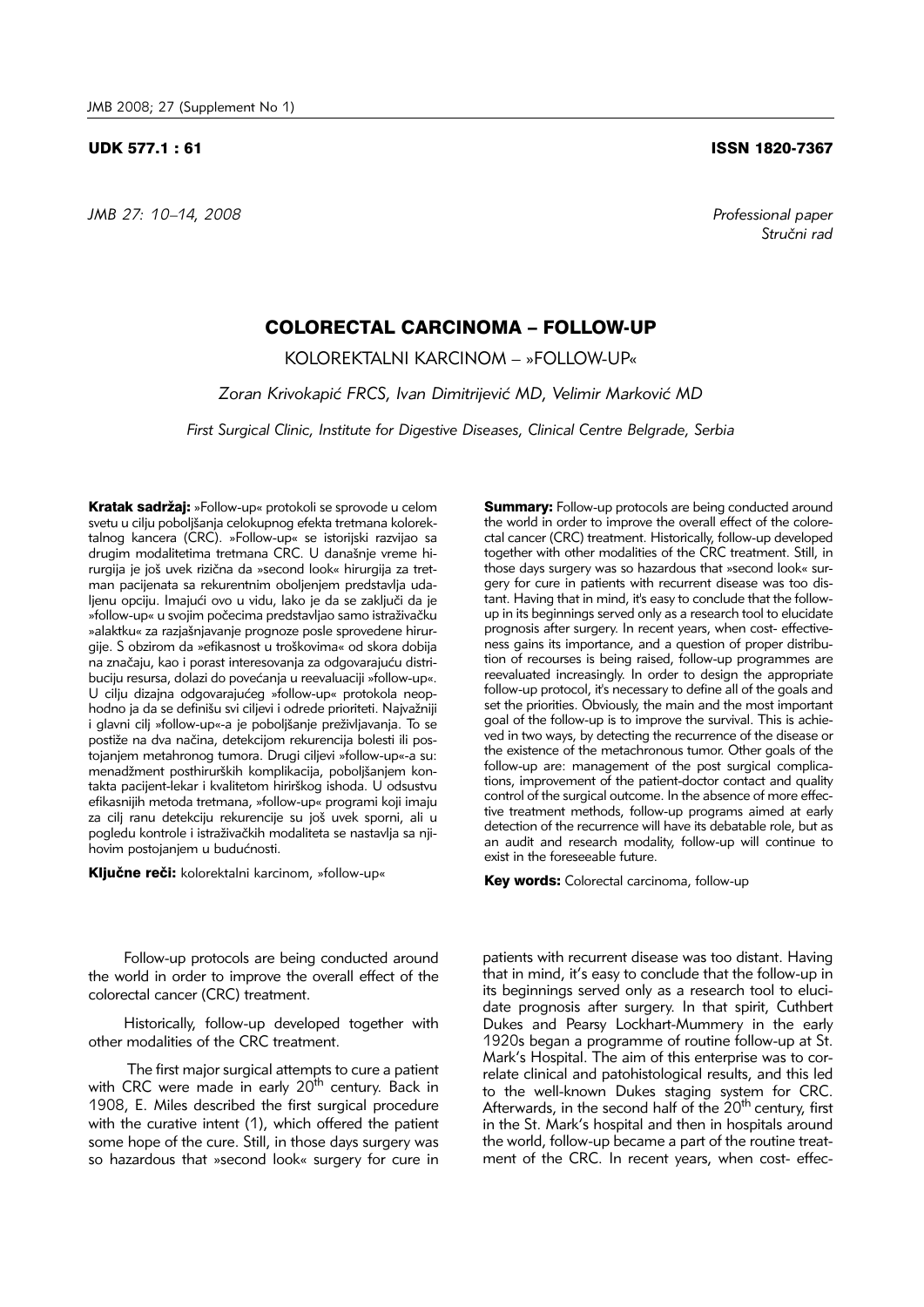tiveness gains its importance, and a question of proper distribution of recourses is being raised, follow-up programmes are reevaluated increasingly.

In order to design the appropriate follow-up protocol, it's necessary to define all of the goals and set the priorities.

Obviously, the main and the most important goal of the follow-up is to improve the survival. This is achieved in two ways, by detecting the recurrence of the disease or the existence of the metachronous tumor.

It is clear that the detection of metachronous malignancy in the early stage is practically the main aim of every follow-up regimen. Cali et al. (2) reported the calculated annual incidence of 0, 35% for the metachronous lesions, with cumulated incidence for 18 years of 6, 3%. Of course, these figures would be much higher if we were to add a number of premalignant lesions discovered.

Concerning the detection of recurrent disease, there is a wide spectrum of different opinions; still, results of many studies show the benefit of the followup. For example Ovaska and al. (3) showed that in the percentage of curative reoperations in the group of the patients with regular follow-up was 21%, compared with 7% in the group of patients with no follow-up.

Other goals of the follow-up are: management of the post surgical complications, improvement of the patient-doctor contact and quality control of the surgical outcome.

Post surgical complications are mainly related to wound problems, stoma care and deficits related to nerve damage during rectal surgery. These problems are usually resolved in the first year postoperatively and longer follow-up concerning these matters in not needed.

Concerning the stress of the knowledge to have malignancy together with all inconveniences that surgical treatment carries, patient-doctor contact is very important, but most frequently built on the individual basis. Some patients become too attached to the surgeon; others tend to »run away« from the whole episode.

Quality control of the surgical outcome gains its importance in the recent years. Important data concerning all aspects of the surgical work can be collected in this manner. Concerning rectal surgery, for example, different aspects of the postoperative quality of life can be investigated in this way and, generally, follow-up programme is ideal data source for national and international audits of surgical practice.

Some authors add to his list the process of deciding upon and delivering adjuvant therapy. As the results of many studies accumulate, this becomes another applicable reason for continuing doctor-patient contact after surgery. Furthermore, development of palliative chemoradiotherapy is another reason for early detection of the recurrence.

What diagnostic tools can we use in the follow-up,

and what is theirs ideal combination with what frequency? Unfortunately, definitive answer to these questions is to be formulated in the near future, hopefully.

Still, we can mention the major elements of every follow-up.

– Physical examination, as a method of early detection of the recurrence, today, is quite unrewarding, and mainly can serve as a method of reassuring the patient and establishing better patient-doctor contact. Graham et al. for example, discovered that routine physical examination in the absence of symptoms, identified only 1% of the patients with the recurrent disease and none of them was amenable to potentially curative surgery (4). Concerning the interview with the patient, according to some is much more important than the physical examination alone. In a study conducted by Beart et al. 85% of recurrences were suspected based on patient symptoms (5).

– Occult blood test, has its role in detecting metachronous lesions in the early stage, in the same manner as in the screening programmes, but having in mind all other tests conducted during follow-up its role is somewhat limited.

– Proctosigmoidoscopy, important, inexpensive method, should be regularly conducted, especially if the anastomosis is within the reach of the instrument. It is important to state that 50% or more of metachronous lesions lie beyond the reach of the flexible sigmoidoscope.

– Colonoscopy, an examination that should be carried out postoperatively, as soon as possible in cases were colon couldn't be examined completely before the operation. Many studies show the high incidence of benign and malignant lesions in the remaining part of the colon (6). In studies were preoperative colonoscopy was performed, synchronous cancers were found in almost 8% (7) and 3 or more years afterwards, malignancies were discovered in an additional 8%. In study were colonoscopy after the operation, was performed annually (8) percentage of anastomotic recurrences, metachronous lesions and polyps was almost 5% combined all together, thus proving the importance of this method. Still, in cases of intraluminal recurrence, they are often discovered together with distant tumor deposits. Rodriguez-Bigas et al. (9) state that 90% of patients diagnosed with intraluminal recurrence, also demonstrated evidence of synchronous or distant tumor deposits at the time of diagnosis. The fact remains that by regular colonoscopic follow-up more than a third of patients will be diagnosed with the asymptomatic recurrence, and 75% of those will be amenable to potentially curative resection. (10)

– Barium enema can be conducted as a part of combined follow-up programme, still, with no clear advantage to the colonoscopy.

– Chest X-ray should be conducted annually, to discover the patient with pulmonary metastases, since there's a possibility for potentially curative pulmonary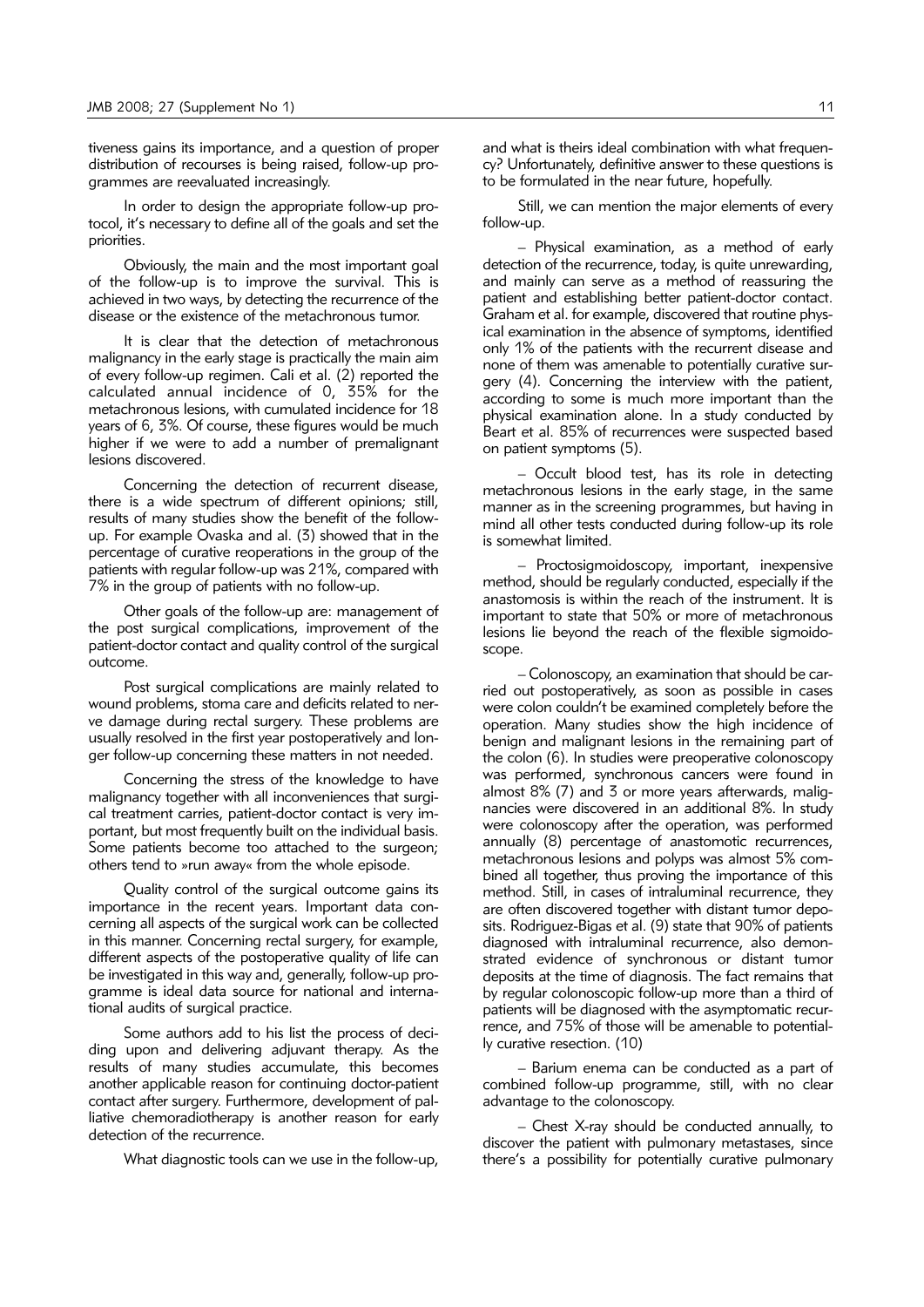resection and adjuvant therapy, but Beart and al. (5) discovered only 3% of patients with positive chest X-ray finding, none of them amenable to resection.

– Computed tomography (CT), is a widely accepted method in the follow-up. It is a good method for visualizing liver, retroperitoneum, pelvis and lung. Some authors even suggest performing baseline examination immediately after surgery and then perform the examination in intervals to detect recurrence of the disease in combination with other methods. For detecting liver metastases, CT appears to be optimal method, since Glover et al. (11) showed that CT and MRI were completely accurate in differentiating liver metastases from other lesions. Still, they also stated that only around 75% of the patients with liver metastases were identified.

– Magnetic resonance imaging (MRI), offers a better soft-tissue contrast than CT in the display of normal pelvic anatomy. Endorectal probes were developed to improve results in the discovering of the local recurrence; still the quality of the image can be degraded by the metal clips at the site of anastomosis. It is more accurate than CT in separating scar tissue from the recurrent tumor. NMR proved to have no advantages over CT in detecting liver metastases, but proved to be a method of choice for lesions of the central nervous system.

– Endorectal ultrasound (ERUS) proved its role in the preoperative staging of the rectal tumors. In the same way it can be used for the diagnosis of the local recurrence, especially in the early stage. It can also be used for ERUS guided needle biopsy of the tissue. For recurrent tumors with infiltration of adjacent organs, pelvic NMR is still preferable imaging method.

– Positron-emission tomography (PET) with Fflorodeoxyglucose (FDG) is a method used to visualize intracellular biochemical processes. In this way it's possible to determine a tissue with increased metabolism of glucose. This is the case with tumor cells, and clear advantage of this method is its ability to recognize malignant tissue even where there are still no morphological changes. This method is very useful in cases were the difference between scar and tumor tissue cannot be seen using other imaging methods. Another important advantage of this method is a possibility to visualize entire body. FDG-PET scan is indicated in patients selected for curative reoperation. Valk et al (12) conducted a study were patients selected for curative surgery for CT diagnosed single recurrent tumor, were submitted to FDG-PET scan and additional lesions were seen in 32% of patients, and among 42 patients who eventually went to surgery, 35 had curative procedure. Downsides of this method are that lesions less than 1cm cannot be clearly visualized and some other inflammatory, infectious and granulomatous lesions can be seen as foci of increased FDG reuptake (13). FDG-PET scan has a number of well established indications: patients planned for curative reoperation, those with conflicting results of conventional imaging methods and patients with confirmed elevated CEA level and negative conventional tests.

– Tumor markers today are used in postoperative surveillance of patients who underwent potentially curative surgery and have risk for recurrence (14).

– The most common and well known marker for colorectal carcinoma is carcinoembryonic antigen (CEA). Back in 1965 Gold and Freedman demonstrated that elevated levels of serum CEA preceded clinical signs of the disease (15). Many studies have been conducted since to prove or disapprove that fact. Nowadays, many authors (16) state that CEA test is grossly insensitive in the diagnosis of the recurrent colorectal carcinoma. Moertel et al stated that only 25% percent of patients with symptomatic recurrent disease had abnormal levels of CEA (16). Shugarbaker et al had similar results (17). Still, general opinion concerning the CEA test is that the progressively high CEA levels are found in patients with more advanced disease (Dukes B2 and C) (18), a failure of elevated CEA levels after surgery are associated with poor prognosis and elevated levels of CEA usually precede clinical manifestation of the recurrence (19, 20).

Besides malignant diseases, elevated serum levels of CEA (>5 ng/ml) are found in a number of benign disorders. Smokers are known to have higher levels of CEA. A variety of benign liver disorders also can demonstrate higher levels of CEA, for example: hepatitis, cirrhosis, cholelithiasis, obstructive jaundice, cholangitis (21).

– CA 19-9 is a tumor marker used for colorectal carcinoma; still, studies (22) failed to demonstrate predictive value of this marker.

A number of new tumor markers are being developed. Some of them are: mRNA of tumor-specific antigen L6, CA 242, cytokeratines, TPA, TPS, TPA-M. The value of these markers, with a number of others is promising, but yet to be proved (23–27).

As we stated above, itžs relatively obvious that no single diagnostic method is optimal for all sites of the recurrent disease. Fiueredo et al. conducted systematic review of the literature regarding the impact of the follow-up on the survival rates of patients operated for colorectal cancer (28). The optimal follow-up program, according to the literature, should facilitate earliest possible detection of the recurrence as cost-effectively as possible. So, all procedures should be directed to the most common places of the recurrence. (*Table I*)

In several randomized trials, results of intensive and minimal program of follow-up were compared. Figuerdo et al. (28) revied four trials wich compred intensive to minimal follow-up, and two trials that compared intensive to conventional follow-up. As expected, overall survival was significantly improved for the patients in intensive follow-up programs. Yet, the number of recurrences was similar in both groups, but asymptomatic ones were more common in programs with intensive follow-up. In programs were CEA level measurements and liver imaging were used, survival was improved.

The improvement in patient survival in programs with intensive follow-up is achieved at the cost of fre-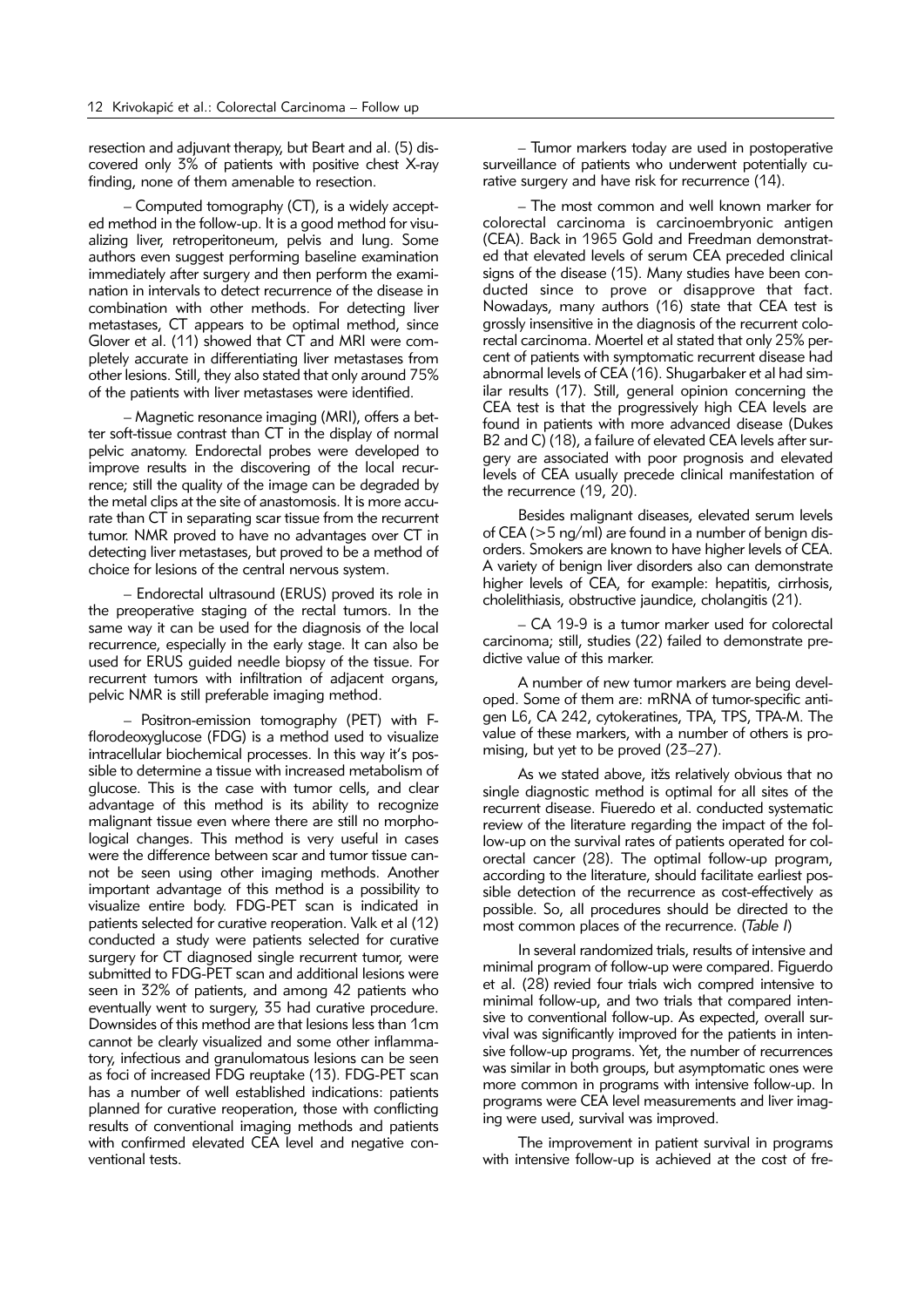| Site of Recurrence         | Patients with Recurrence<br>at 5 Years by Site of Initial Tumour |            | <b>Screening Tests</b>                     |
|----------------------------|------------------------------------------------------------------|------------|--------------------------------------------|
|                            | $\mathsf{Colon}(\%)$                                             | Rectum (%) | Diagnostic method                          |
| Liver                      | 35                                                               | 30         | CEA, US or CT, RIS?, Sx, Chest X ray       |
| Lung                       | 20                                                               | 30         | Chest X ray, CEA, Sx                       |
| Peritoneal                 | 20                                                               | 20         | CEA, Sx, CT, RIS?                          |
| Retroperitoneal            | 15                                                               | 5          | CEA, CT, RIS?, Sx                          |
| Peripheral lymph node      | 2                                                                |            | Physical exam, CEA                         |
| Others (brain, bones)      | $<$ 5                                                            | $<$ 5      | Sx, Scans                                  |
| Loco-regional              | 15                                                               | 35         | CT pelvis, CEA, RIS?, Sx, endoscopy?, FOB? |
| Second or metachronous CRC | 3                                                                | 3          | Colonoscopy, FOB?                          |

Table I Sites of recurrent disease and screening tests for colorectal cancer.

Note: ?, questionable test; CEA, carcinoembrionic antigen; CT, computerized tomography; FOB, fecal occult blood; RIS, radioimmunoscintigraphy; Sx, symptoms; US, ultrasound (taken from Figueredo et al.)

quent, expensive tests. And one must keep in mind harmful consequences of those tests (29).

So the ideal follow-up program should be stratified, according to the risk of recurrence, affordable and easy to conduct.

Virgo et al. (30) compared 11 different strategies of follow-up in the USA. The main conclusion was that there was a wide range of cost (between \$910 and \$26717) without any indication that »higher cost strategies increase survival or quality of life«.

The differences among countries, regions even hospitals are great concerning follow-up programs; also in the literature we can find various recommendations (31).

We have devised our own follow-up program, based on our needs and experiences, and in concordance with basic follow-up rules. Patients are followed for 10 years postoperatively.

We have divided patients into two groups. First group, patents with low-risk from recurrence (Stage I and IIb) and other group, high-risk patients (Stage IIb and III).

The regimen for low-risk patients is as follows:

– Tumor markers (CEA, Ca 19-9) – every 3 months in

the first year, every 6 months in the second, afterwards yearly.

- Abdominal ultrasound every 6 months in the first year and once in the second, fifth and tenth year.
- Chest X-ray every 6 moths in the first year and in the fifth year, also.
- Colonoscopy yearly in the first tree years, afterwards every 3 years.

And the regimen for high-risk patients is as follows:

- Tumor markers (CEA, CA 19-9) every 3 months in the firs year, every 6 moths in the second, than yearly.
- Abdominal ultrasound every 6 month in the first 2 years, afterwards yearly Chest X-ray- yearly for the first 3 years
- Colonoscopy yearly in the first 3 years afterwards once every 3 years.

To conclude, in the absence of more effective treatment methods, follow-up programs aimed at early detection of the recurrence will have its debatable role, but as an audit and research modality, follow-up will continue to exist in the foreseeable future.

## References

- 1. Miles W. A method of performing abdomino-perineal excision for carcinoma of the rectum and the terminal portion of the of the pelvic colon. Lancet 1908; 2: 1812–12.
- 2. Cali RL, Pitsch RM, Thorson AG, et al. Cumulative incidence of metachronous colorectal cancer. Dis Colon Rectum 1993; 36 (4): 388–93.
- 3. Ovaska J, Jarvinen H, Kujari H, et al. Follow-up of

patients operated on for colorectal carcinoma. Am J Surg 1990; 159 (6): 593–6.

4. Graham RA, Wang S, Catalano PJ, Haller DG. Postsurgical surveillance of colon cancer: preliminary cost analysis of physician examination, carcinoembryonic antigen testing, chest x-ray, and colonoscopy. Ann Surg 1998; 228 (1): 59–63.